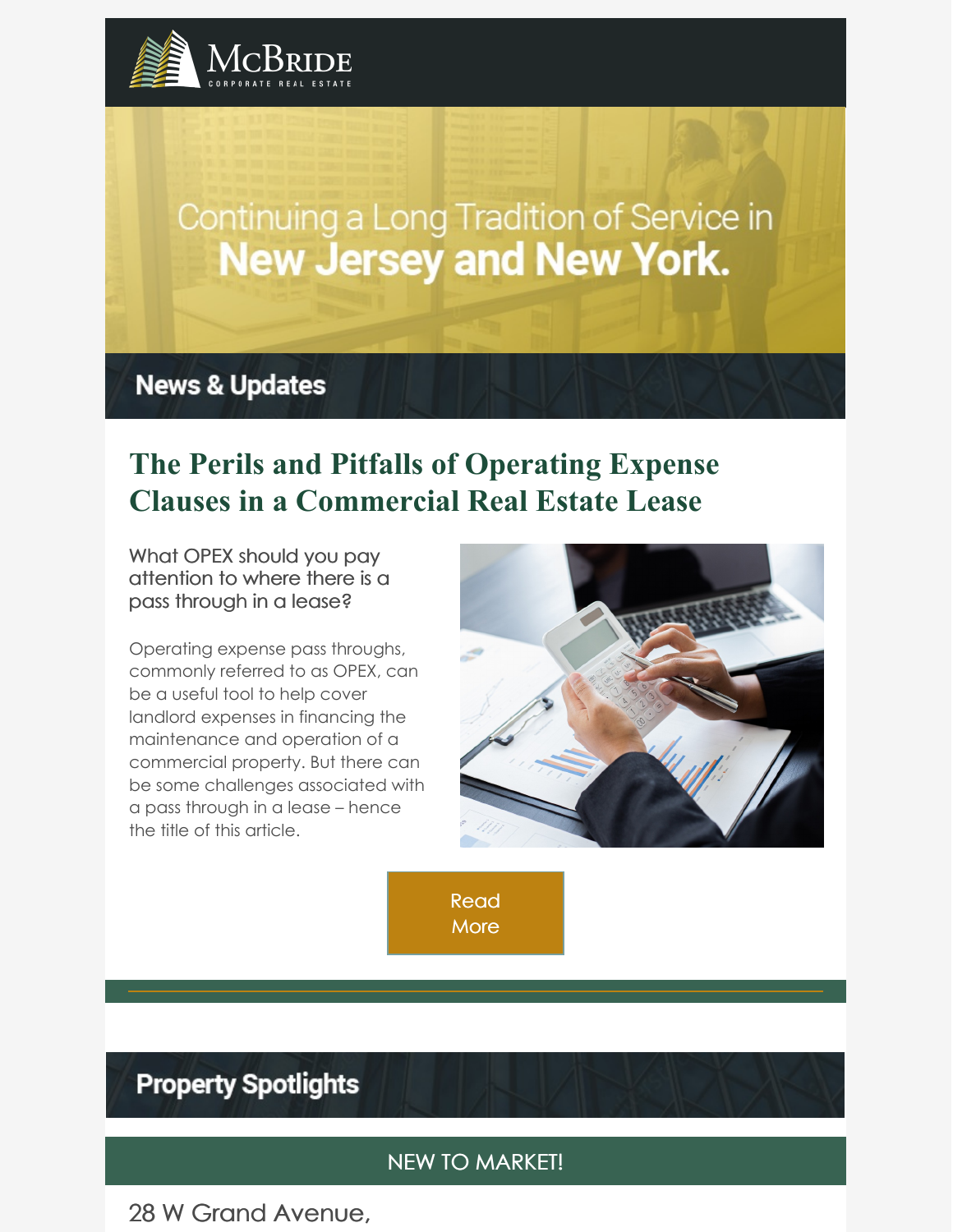### Montvale, NJ

This office building located near the Garden State Parkway is available for lease. There are multiple available spaces and 117 on-site parking spots. Amenities include a fitness center, skylights, atrium and property manager on site.



View this [Property](https://looplink.mcbridecorpre.com/Listing/28-W-Grand-Ave-Montvale-NJ/23133094/)

# 240 W Passaic Street Maywood, NJ

Join other professional tenants in this freestanding, 2-story building. Two separate spaces are available. This building also has excellent highway convenience and a large parking lot.



View this [Property](https://looplink.mcbridecorpre.com/Listing/240-W-Passaic-St-Maywood-NJ/24056821/)

# 4 Crotty Lane New Windsor, NY

This class "A" office building now has space available. Located within 20 miles of New York City and featuring an on-site property manager, this building could be the perfect place to take your business to the next level.



View this [Property](https://looplink.mcbridecorpre.com/Listing/4-Crotty-Ln-New-Windsor-NY/23804103/)

# 1 Carletondale Road Ringwood, NJ

This retail building is turn-key for day care use, has a convenient drop-off and pick-up area,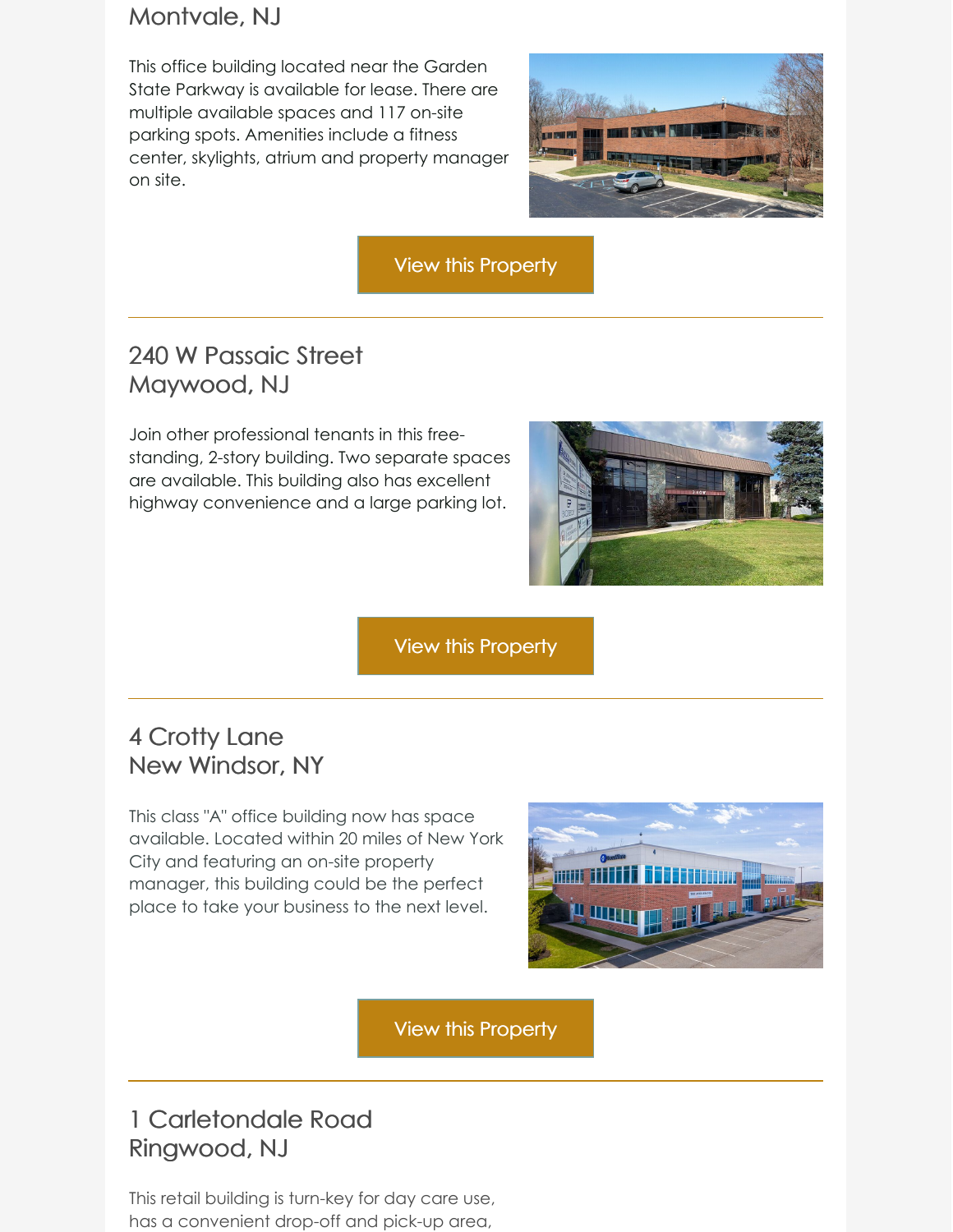and an open floor plan. Amenities include a fire place and air conditioning.



View this [Property](https://looplink.mcbridecorpre.com/Listing/1-Carletondale-Rd-Ringwood-NJ/21518514/)

### 1501 Hamburg Turnpike Wayne, NJ

This Four Story Glass & Steel Office Building has 4,582 SF of space available for lease. Amenities include parking for 110 cars - 3 cars per 1,000 SF and banking.



View this [Property](https://looplink.mcbridecorpre.com/Listing/1501-Hamburg-Tpke-Wayne-NJ/15388520/)

### JUST CLOSED!

### 11 West End Road Totowa, NJ

#### 18,600 SF

A repeat buyer needed additional space nearby, and McBride delivered with a 18,600 SF industrial facility with 24' ceilings, and 2 loading docks to help accommodate our buyer's overload storage need.

### 64 Fairview Ave Westwood, NJ

A seller was looking to downsize into a different office space. He wanted to sell this mixed use (office/residential) building, but needed a short term leaseback while his new office was being fit out. McBride found an owner user buyer, who allowed the seller to continue to use his space until Q1 of 2022.

#### Did you know that McBride is doing business around the country?

We are currently working with clients in Savannah, GA, Studio City, CA and Chicago,